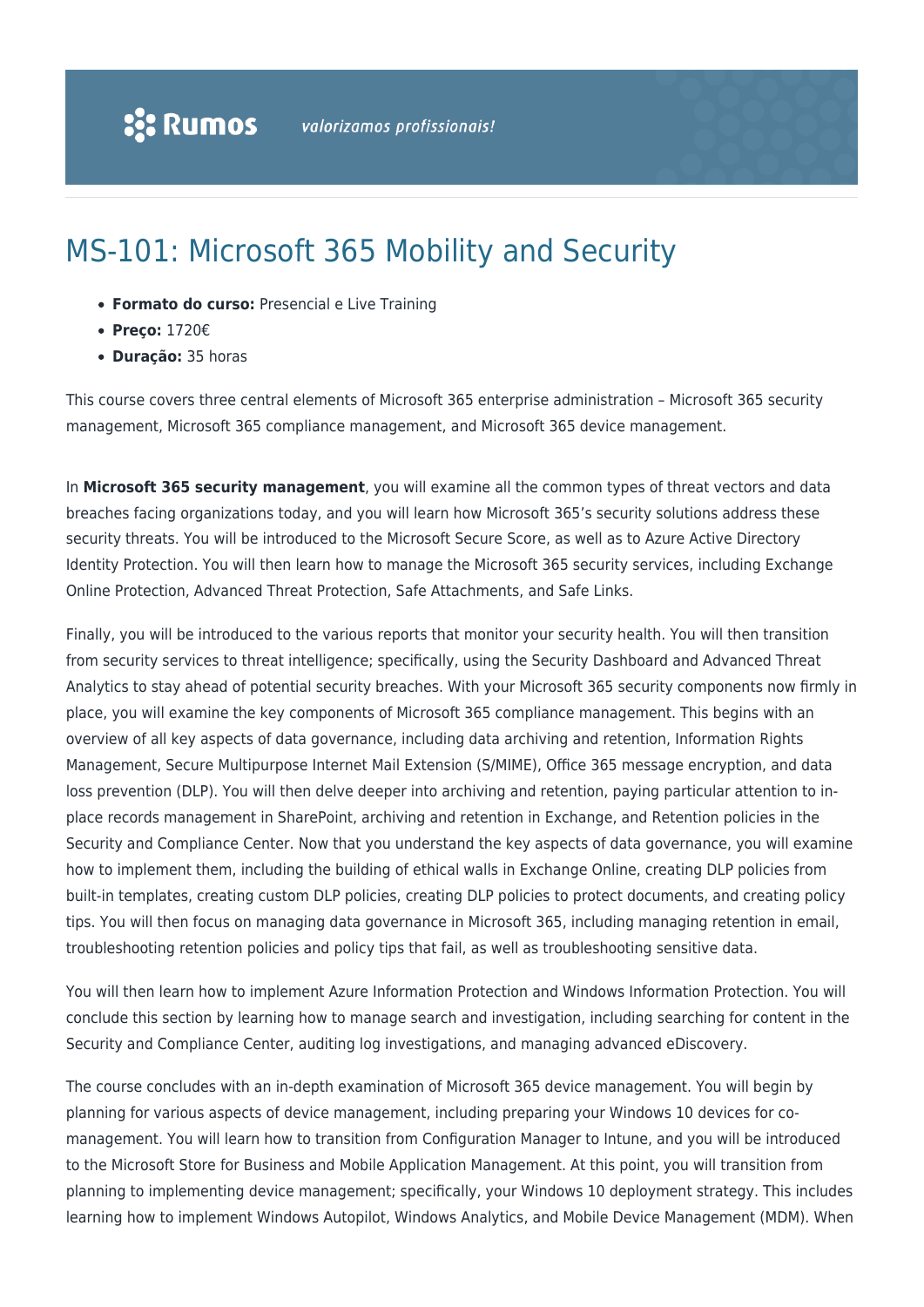examining MDM, you will learn how to deploy it, how to enroll devices to MDM, and how to manage device compliance.

**O valor do curso não inclui o valor do exame.**

## Destinatários

This course is designed for persons who are aspiring to the Microsoft 365 Enterprise Admin role and have completed one of the Microsoft 365 role-based administrator certification paths.

## Pré-requisitos

- Completed a role-based administrator course such as Messaging, Teamwork, Security and Compliance, or Collaboration.
- A proficient understanding of DNS and basic functional experience with Microsoft 365 services.
- A proficient understanding of general IT practices.

## **Objectivos**

By actively participating in this course, you will learn about the following:

- Microsoft 365 Security Metrics
- Microsoft 365 Security Services
- Microsoft 365 Threat Intelligence
- Data Governance in Microsoft 365
- Archiving and Retention in Office 365
- Data Governance in Microsoft 365 Intelligence
- Search and Investigations
- Device Management
- Windows 10 Deployment Strategies
- Mobile Device Management

### Programa

#### **Introduction to Microsoft 365 Security Metrics**

In this module, you will examine all the common types of threat vectors and data breaches facing organizations today, and you will learn how Microsoft 365's security solutions address these security threats, including the Zero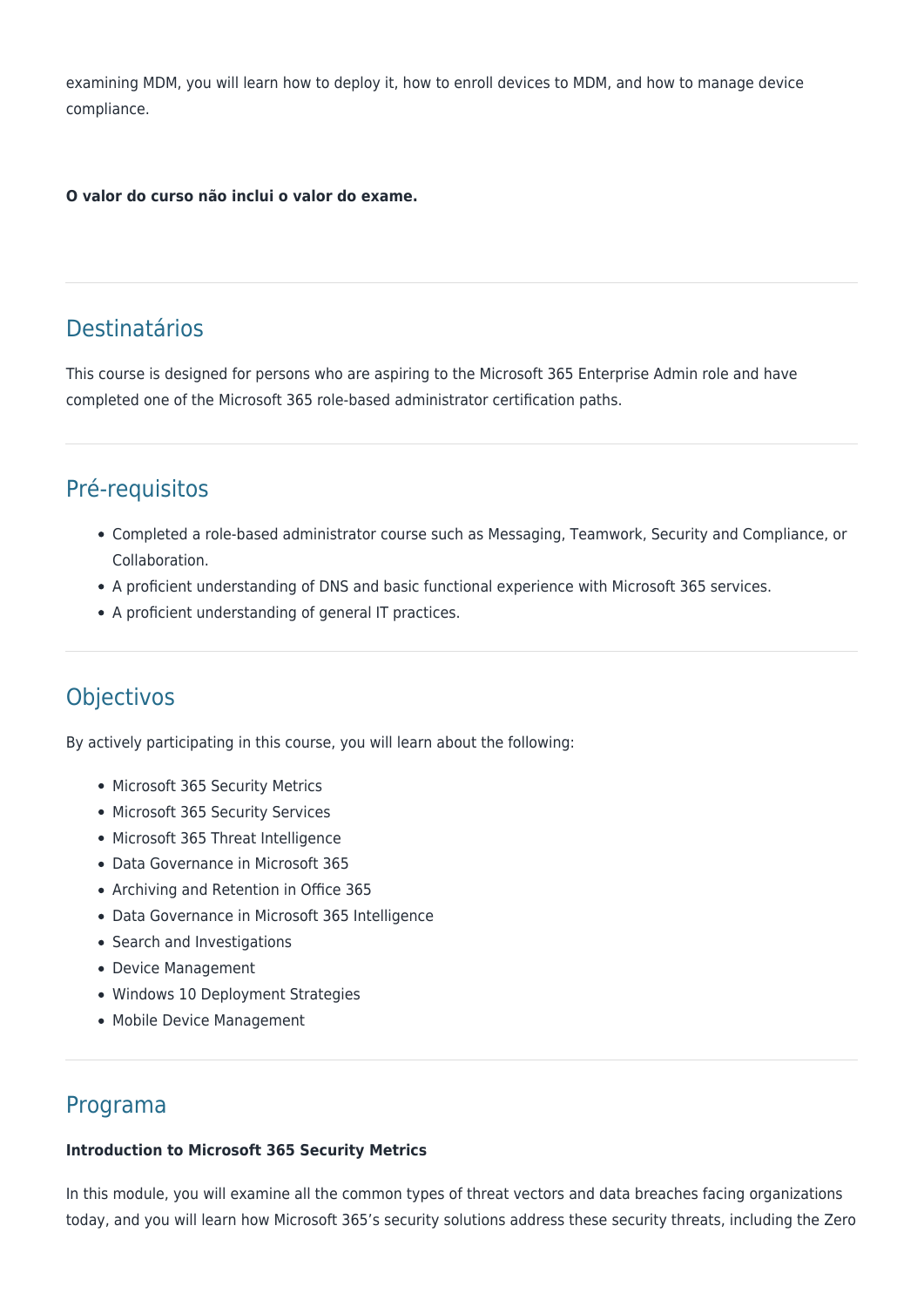Trust approach. You will be introduced to the Microsoft Secure Score, Privileged Identity Management, as well as to Azure Active Directory Identity Protection.

#### Lessons

- Threat Vectors and Data Breaches
- The Zero Trust Model
- Security Solutions in Microsoft 365
- Introduction to Microsoft Secure Score
- Privileged Identity Management
- Introduction to Azure Active Directory Identity Protection

#### Lab : Tenant Setup and PIM

- Initialize your Microsoft 365 Tenant
- PIM Resource Workflows

After completing this module, students will be able to:

- Describe several techniques hackers use to compromise user accounts through email
- Describe techniques hackers use to gain control over resources
- Describe techniques hackers use to compromise data
- Describe the Zero Trust approach to security in Microsoft 365.
- Describe the components of Zero Trust security.
- Describe and five steps to implementing a Zero Trust model in your organization.
- Explain Zero Trust networking
- List the types of threats that can be avoided by using EOP and Office 365 ATP
- Describe how Microsoft 365 Threat Intelligence can be benefit your organization
- Monitor your organization through auditing and alerts
- Describe how ASM enhances visibility and control over your tenant through three core areas
- Describe the benefits of Secure Score and what kind of services can be analyzed
- Describe how to collect data using the Secure Score API
- Know where to identify actions that will increase your security by mitigating risks
- Explain how to determine the threats each action will mitigate and the impact it has on use
- Explain Privileged Identity Management (PIM) in Azure administration
- Configure PIM for use in your organization
- Audit PIM roles
- Explain Microsoft Identity Manager
- Explain Privileged Access Management in Microsoft 365
- Describe Azure Identity Protection and what kind of identities can be protected
- Understand how to enable Azure Identity Protection
- Know how to identify vulnerabilities and risk events
- Plan your investigation in protecting cloud-based identities
- Plan how to protect your Azure Active Directory environment from security breaches

#### **Managing Your Microsoft 365 Security Services**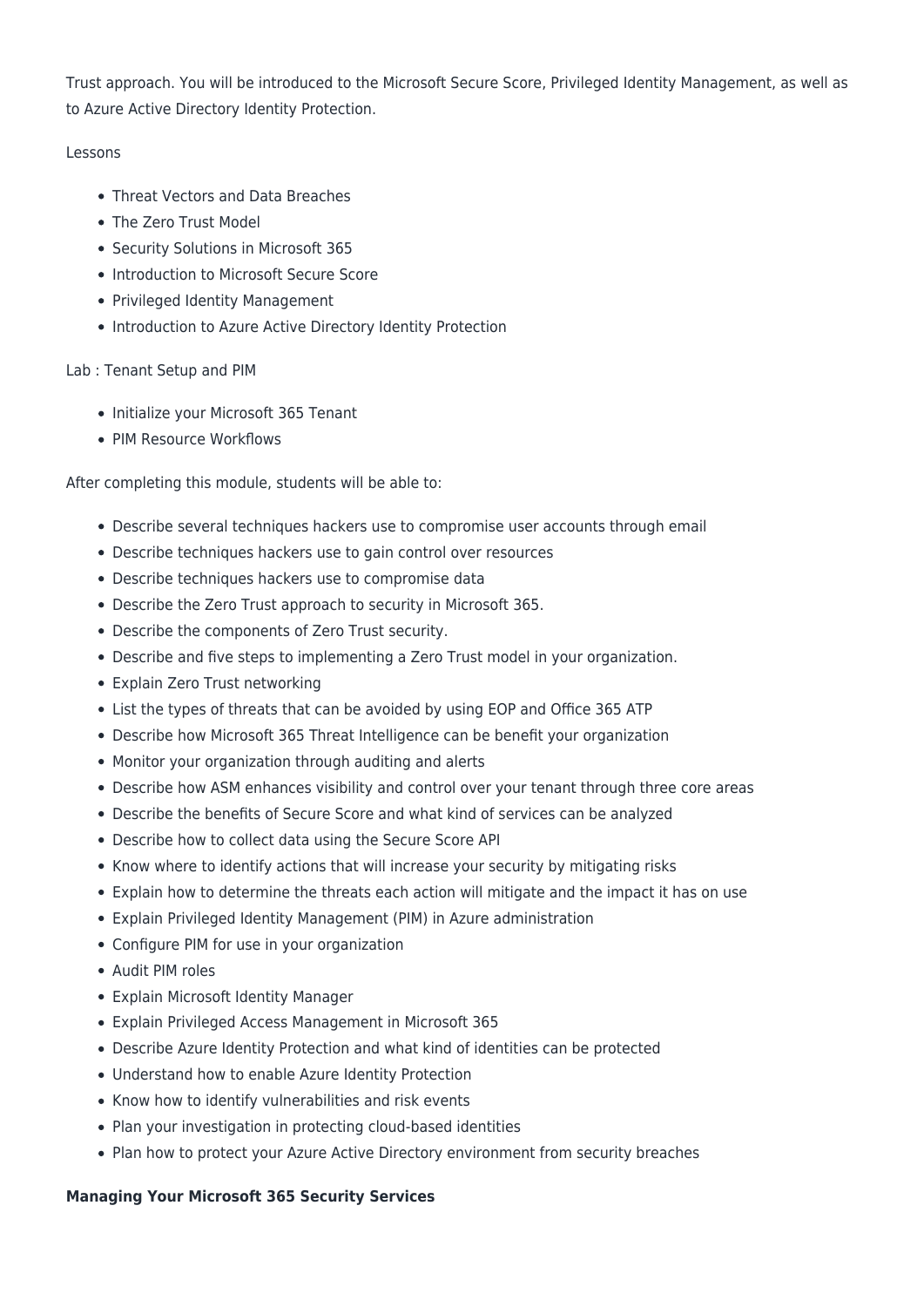This module examines how to manage the Microsoft 365 security services, including Exchange Online Protection, Advanced Threat Protection, Safe Attachments, and Safe Links. You will be introduced to the various reports that monitor your security health.

#### Lessons

- Introduction to Exchange Online Protection
- Introduction to Advanced Threat Protection
- Managing Safe Attachments
- Managing Safe Links
- Monitoring and Reports

Lab : Manage Microsoft 365 Security Services

- Implement a Safe Attachments policy
- Implement a Safe Links policy

After completing this module, students will be able to:

- Describe the anti-malware pipeline as email is analyzed by Exchange Online Protection
- List several mechanisms used to filter spam and malware
- Describe additional solutions to protect against phishing and spoofing
- Describe the benefits of the Spoof Intelligence feature
- Describe how Safe Attachments is used to block zero-day malware in email attachments and documents
- Describe how Safe Links protect users from malicious URLs embedded in email and documents
- Create and modify a Safe Attachments policy in the Security & Compliance Center
- Create a Safe Attachments policy by using Windows PowerShell
- Configure a Safe Attachments policy to take certain actions
- Understand how a transport rule can be used to disable the Safe Attachments functionality
- Describe the end-user experience when an email attachment is scanned and found to be malicious
- Create and modify a Safe Links policy in the Security & Compliance Center
- Create a Safe Links policy by using Windows PowerShell
- Understand how a transport rule can be used to disable the Safe Links functionality
- Describe the end-user experience when Safe Links identifies a link to a malicious website or file
- Describe how reports provide visibility into how EOP and ATP is protecting your organization
- Understand where to access reports generated by EOP and ATP
- Understand how to access detailed information from reports generated by EOP and ATP

#### **Microsoft 365 Threat Intelligence**

In this module, you will then transition from security services to threat intelligence; specifically, using the Security Dashboard and Advanced Threat Analytics to stay ahead of potential security breaches.

Lessons

- Overview of Microsoft 365 Threat Intelligence
- Using the Security Dashboard
- Configuring Advanced Threat Analytics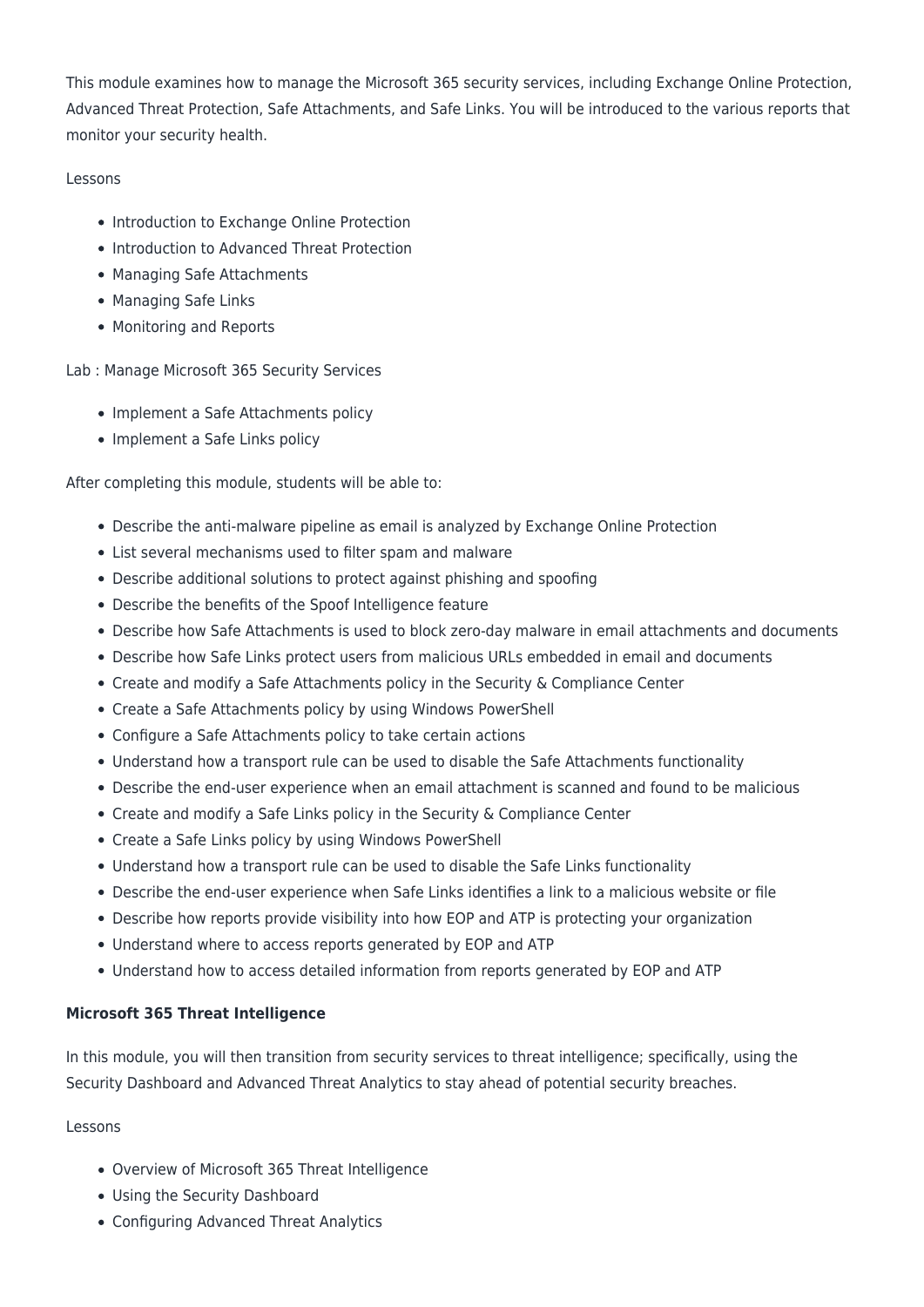• Implementing Your Cloud Application Security

Lab : Implement Threat Intelligence

- Conduct a Spear Phishing attack using the Attack Simulator
- Conduct Password attacks using the Attack Simulator
- Prepare for Alert Policies
- Implement a Mailbox Permission Alert
- Implement a SharePoint Permission Alert
- Test the Default eDiscovery Alert

After completing this module, students will be able to:

- Understand how threat intelligence is powered by the Microsoft Intelligent Security Graph
- Describe how the threat dashboard can benefit C-level security officers
- Understand how Threat Explorer can be used to investigate threats and help to protect your tenant
- Describe how the Security Dashboard displays top risks, global trends, and protection quality
- Describe what Advanced Thread Analytics (ATA) is and what requirements are needed to deploy it
- Configure Advanced Threat Analytics
- Manage the ATA services
- Describe Cloud App Security
- Explain how to deploy Cloud App Security
- Control your Cloud Apps with Policies
- Troubleshoot Cloud App Security

#### **Introduction to Data Governance in Microsoft 365**

This module examines the key components of Microsoft 365 Compliance management. This begins with an overview of all key aspects of data governance, including data archiving and retention, Information Rights Management, Secure Multipurpose Internet Mail Extension (S/MIME), Office 365 message encryption, and data loss prevention (DLP).

#### Lessons

- Introduction to Archiving in Microsoft 365
- Introduction to Retention in Microsoft 365
- Introduction to Information Rights Management
- Introduction to Secure Multipurpose Internet Mail Extension
- Introduction to Office 365 Message Encryption
- Introduction to Data Loss Prevention

Lab : Implement Message Encryption and IRM

- Configure Microsoft 365 Message Encryption
- Validate Information Rights Management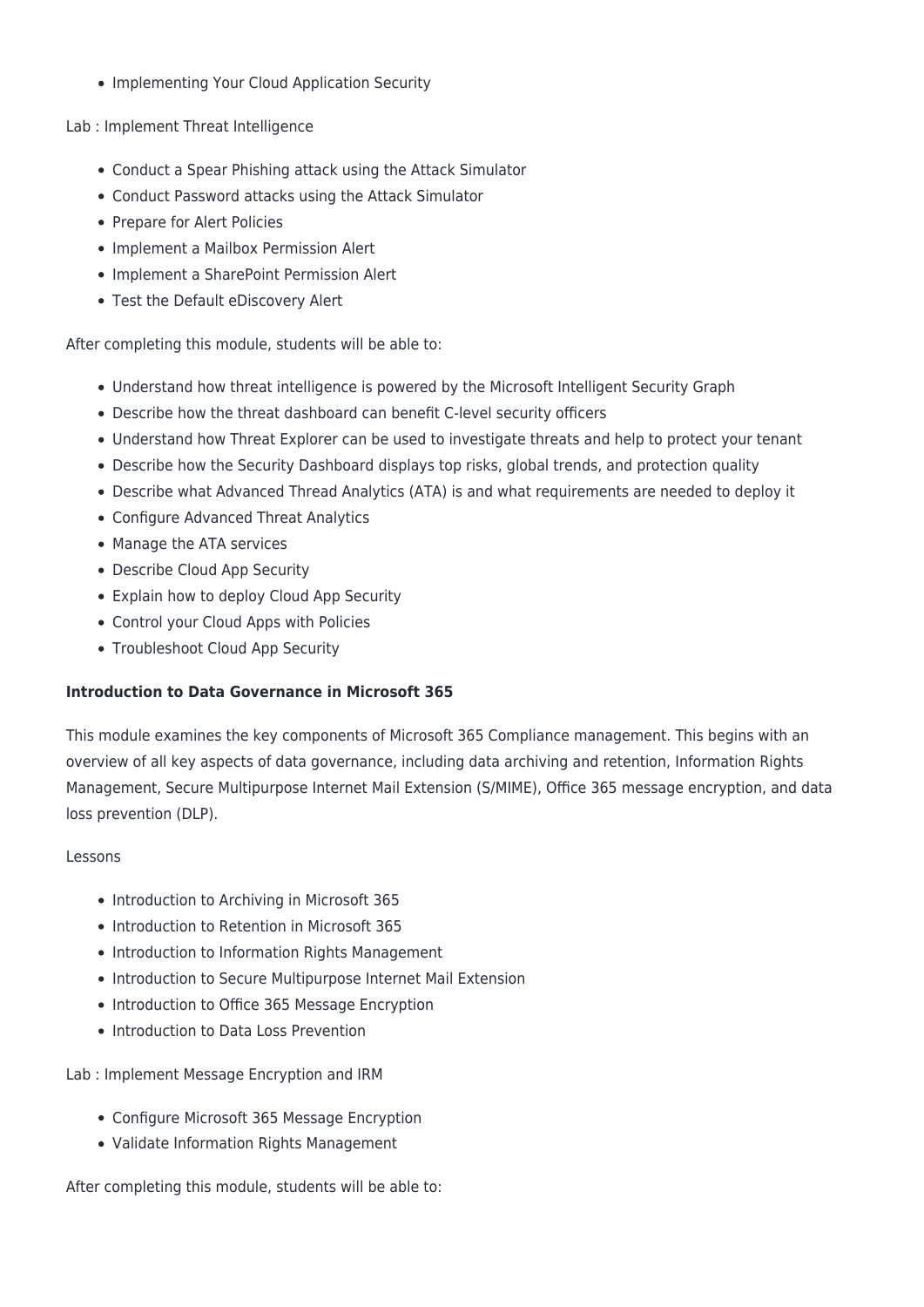- Understand Data Governance in Microsoft 365
- Describe the difference between In-Place Archive and Records Management
- Explain how data is archived in Exchange
- Recognize the benefits of In Place Records Management in SharePoint
- Explain the difference between Message Records Management (MRM) in Exchange and Retention in SCC.
- Understand how MRM works in Exchange
- List the types of retention tags that can be applied to mailboxes
- Know the different Microsoft 365 Encryption Options
- Understand how IRM can be used in Exchange
- Configure IRM protection for Exchange mails
- Explain how IRM can be used in SharePoint
- Apply IRM protection to SharePoint documents
- Tell the differences between IRM protection and AIP classification
- Describe the use of S/MIME
- Explain what digital signatures are
- Apply a digital signature to a message
- Understand how message encryption works
- Perform encryption on a message
- Accomplish decryption of a message
- Understand the co-operation of signing and encryption simultaneously
- Tell what triple-wrapped messages are
- Describe when you can use Office 365 Message Encryption
- Explain how Office 365 Message Encryption works
- Describe Data Loss Prevention (DLP)
- Understand what sensitive information and search patterns are that DLP is using
- Know what a DLP policy is and what it contains
- Recognize how actions and conditions work together for DLP
- Express how actions contain functions to send emails on matches
- Show policy tips to the users if a DLP rule applies
- Use policy templates to implement DLP policies for commonly used information
- Explain document finger
- Understand how to use DLP to protect documents in Windows Server FCI

#### **Archiving and Retention in Microsoft 365**

This module delves deeper into archiving and retention, paying particular attention to in-place records management in SharePoint, archiving and retention in Exchange, and Retention policies in the Security and Compliance Center.

#### Lessons

- In-Place Records Management in SharePoint
- Archiving and Retention in Exchange
- Retention Policies in the SCC

#### Lab : Implement Archiving and Retention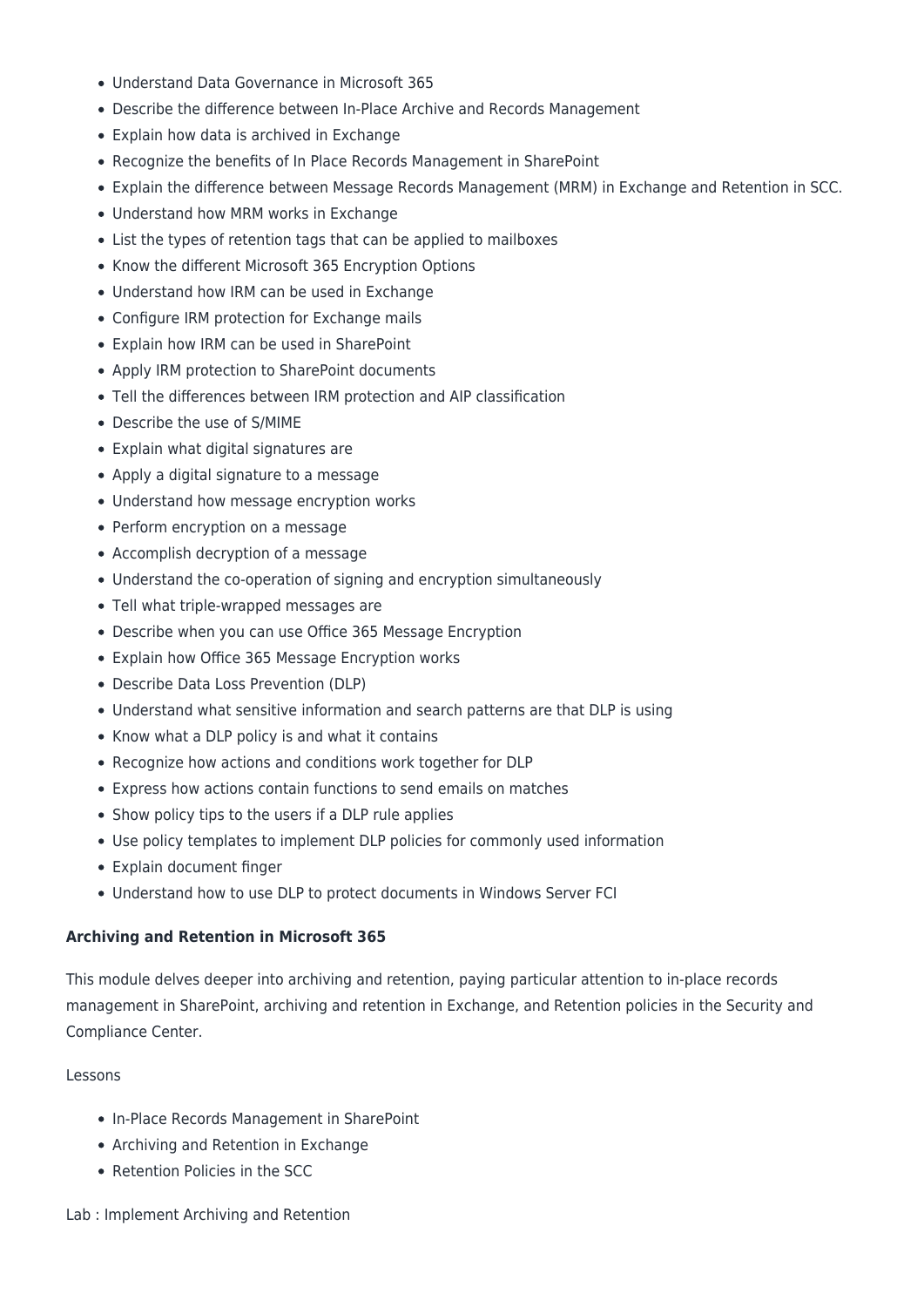- Initialize Compliance
- Configure Retention Tags and Policies

After completing this module, students will be able to:

- Understand the process of records management
- Create a file plan for your organization
- Describe two methods for converting active docs to records
- Describe the benefits of In-Place Records Management
- Configure of In-Place Records Management for your organization
- Enable and disable In-Place Archiving
- Create useful retention tags
- Create retention policies to group retention tags
- Assign retention policies to mailboxes
- Allocate permissions and scripts to export and import retention tags
- Export all retention policies and tags from an organization
- Import all retention policies and tags to an organization
- Explain how a retention policy works
- Create a retention policy
- Manage retention policy settings

#### **Implementing Data Governance in Microsoft 365 Intelligence**

This module examines how to implement the key aspects of data governance, including the building of ethical walls in Exchange Online, creating DLP policies from built-in templates, creating custom DLP policies, creating DLP policies to protect documents, and creating policy tips.

#### Lessons

- Evaluating Your Compliance Readiness
- Implementing Compliance Center Solutions
- Building Ethical Walls in Exchange Online
- Creating a Simple DLP Policy from a Built-in Template
- Creating a Custom DLP Policy
- Creating a DLP Policy to Protect Documents
- Working with Policy Tips

Lab : Implement DLP Policies

- Manage DLP Policies
- Test MRM and DLP Policies

- Describe the Microsoft 365 Compliance Center and how to access it
- Describe the purpose and function of Compliance score
- Explain the components of of how an organization's Compliance score is determined
- Explain how assessments are used to formulate compliance scores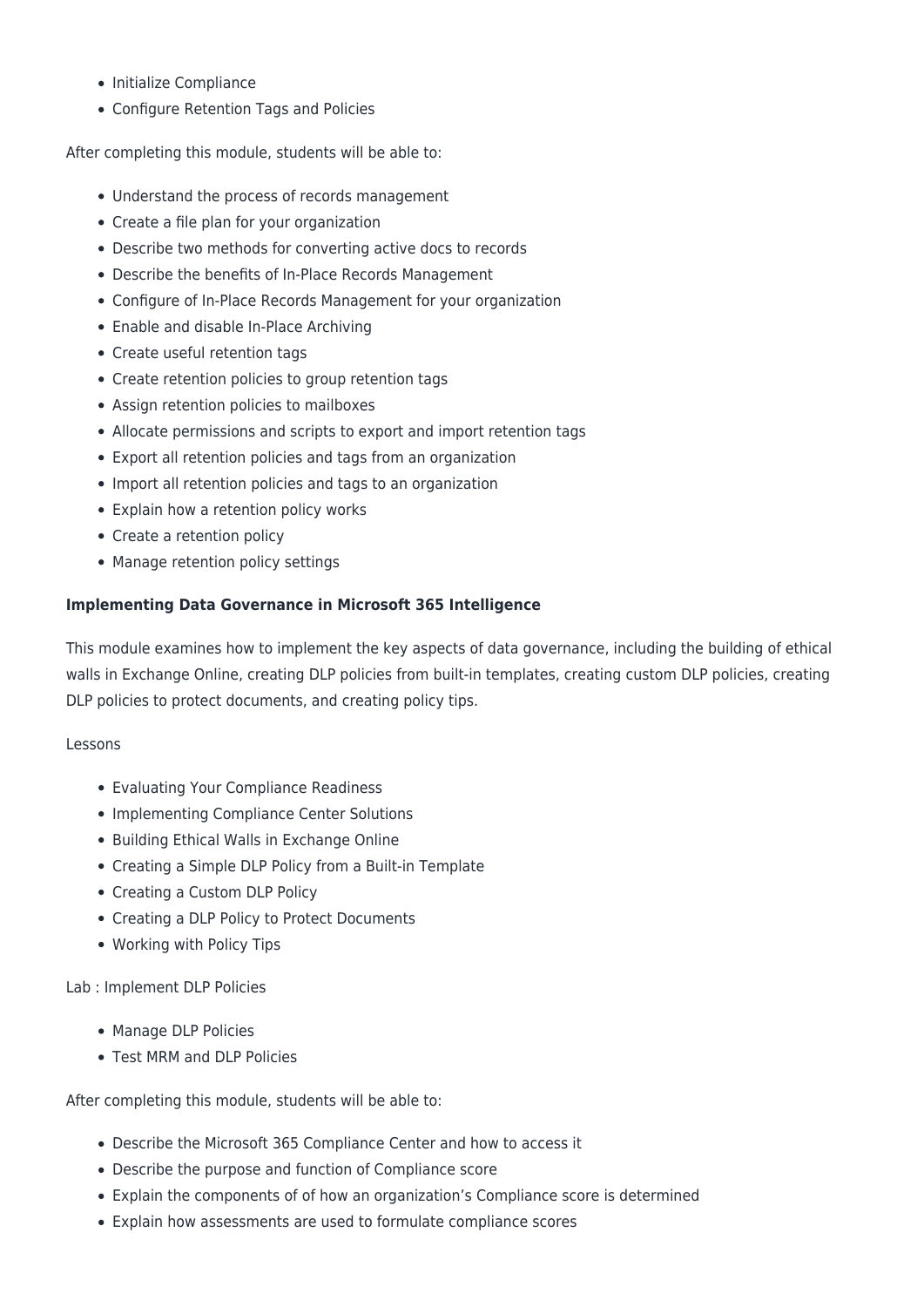- Explain how Microsoft 365 helps address Global Data Protection Regulation
- Describe insider risk management functionality in Microsoft 365
- Configure insider risk management policies
- Configure insider risk management policies
- Explain the communication compliance capabilities in Microsoft 365
- Describe what an ethical wall in Exchange is and how it works
- Explain how to create an ethical wall in Exchange
- Identify best practices for building and working with ethical walls in Exchange
- Understand the different built-in templates for a DLP policies
- Determine how to choose the correct locations for a DLP policy
- Configure the correct rules for protecting content
- Enable and review the DLP policy correctly
- Describe how to modify existing rules of DLP policies
- Explain how to add and modify custom conditions and action to a DLP rule
- Describe how to change user notifications and policy tips
- Configure the user override option to a DLP rule
- Explain how incident reports are sent by a DLP rule violation
- Describe how to work with managed properties for DLP policies
- Explain how SharePoint Online creates crawled properties from documents
- Describe how to create a managed property from a crawled property in SharePoint Online
- Explain how to create a DLP policy with rules that apply to managed properties via PowerShell
- Describe the user experience when a user creates an email or site containing sensitive information
- Explain the behavior in Office apps when a user enters sensitive information

#### **Managing Data Governance in Microsoft 365**

This module focuses on managing data governance in Microsoft 365, including managing retention in email, troubleshooting retention policies and policy tips that fail, as well as troubleshooting sensitive data. You will then learn how to implement Azure Information Protection and Windows Information Protection.

#### Lessons

- Managing Retention in Email
- Troubleshooting Data Governance
- Implementing Azure Information Protection
- Implementing Advanced Features of AIP
- Implementing Windows Information Protection

#### Lab : Implement AIP and WIP

- Implement Azure Information Protection
- Implement Windows Information Protection

- Determine when and how to use retention tags in mailboxes
- Assign retention policy to an email folder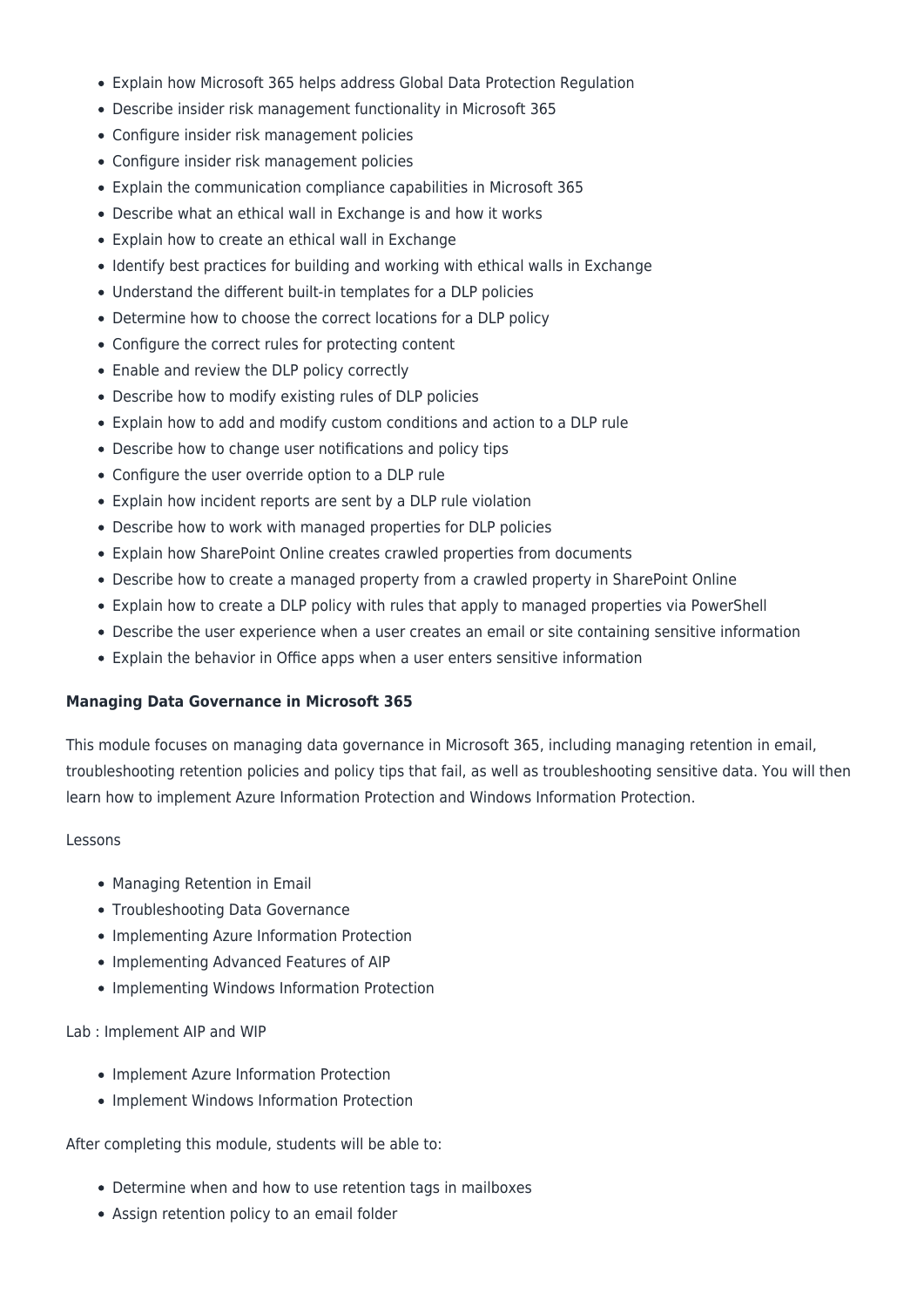- Add optional retention policies to email messages and folders
- Remove a retention policy from an email message
- Explain how the retention age of elements is calculated
- Repair retention policies that do not run as expected
- Understand how to systematically troubleshoot when a retention policy appears to fail
- Perform policy tests in test mode with policy tips
- Describe how to monitor DLP policies through message tracking
- Describe the required planning steps to use AIP in your company
- Configure and customize labels
- Create policies to publish labels
- Plan a Deployment of the Azure Information Protection client
- Configure the advance AIP service settings for Rights Management Services (RMS) templates
- Implement automatic and recommended labeling
- Activate the Super User feature for administrative tasks
- Create your tenant key for encryption
- Deploy the AIP scanner for on-premises labeling
- Plan RMS connector deployment to connect on-premises servers
- Describe WIP and what it is used for
- Plan a deployment of WIP policies
- Implement WIP policies with Intune and SCCM
- Implement WIP policies in Windows desktop apps

#### **Managing Search and Investigations**

This module conclude this section on data governance by examining how to manage search and investigation, including searching for content in the Security and Compliance Center, auditing log investigations, and managing advanced eDiscovery.

#### Lessons

- Searching for Content in the Security and Compliance Center
- Auditing Log Investigations
- Managing Advanced eDiscovery

Lab : Manage Search and Investigations

- Implement a Data Subject Request
- Investigate Your Microsoft 365 Data

- Describe how to use content search
- Design your content search
- Configure search permission filtering
- Explain how to search for third-party data
- Describe when to use scripts for advanced searches
- Describe what the audit log is and the permissions that are necessary to search the Office 365 audit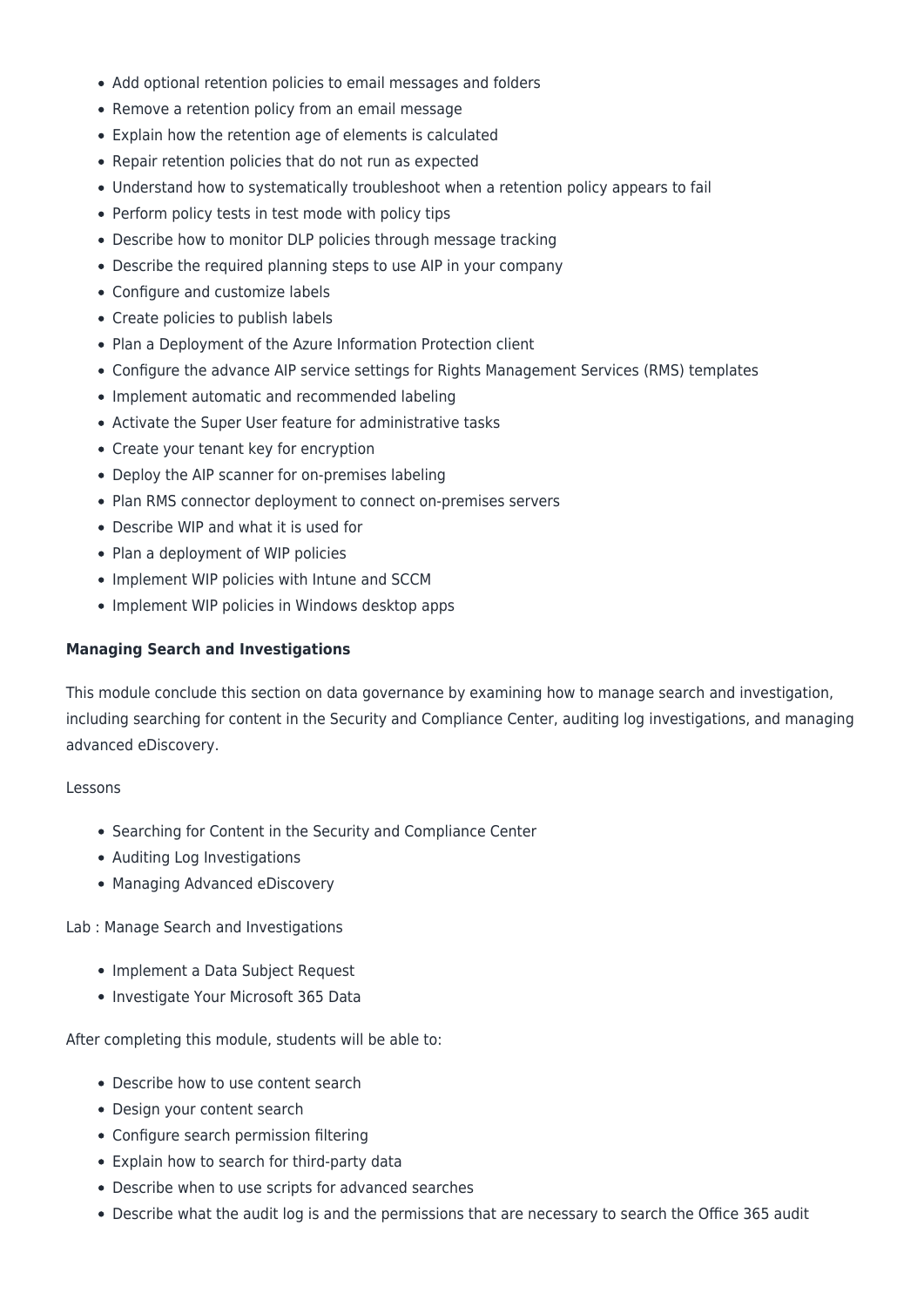- Configure Audit Policies
- Enter criteria for searching the audit log
- View, sort, and filter search results
- Export search results to a CSV file
- Search the unified audit log by using Windows PowerShell
- Describe Advanced eDiscovery
- Configure permissions for users in Advanced eDiscovery
- Create Cases in Advanced eDiscovery
- Search and prepare data for Advanced eDiscovery

#### **Planning for Device Management**

This module provides an in-depth examination of Microsoft 365 Device management. You will begin by planning for various aspects of device management, including preparing your Windows 10 devices for co-management. You will learn how to transition from Configuration Manager to Microsoft Intune, and you will be introduced to the Microsoft Store for Business and Mobile Application Management.

#### Lessons

- Introduction to Co-management
- Preparing Your Windows 10 Devices for Co-management
- Transitioning from Configuration Manager to Intune
- Introduction to Microsoft Store for Business
- Planning for Mobile Application Management

Lab : Implement the Microsoft Store for Business

- Configure the Microsoft Store for Business
- Manage the Microsoft Store for Business

- Describe the benefits of Co-management
- Plan your organization's Co-management Strategy
- Describe the main features of Configuration Manager
- Describe how Azure Active Directory enables co-management
- Identify the prerequisites for using Co-management
- Configure Configuration Manager for Co-management
- Enroll Windows 10 Devices to Intune
- Modify your co-management settings
- Transfer workloads to Intune
- Monitor your co-management solution
- Check compliance for co-managed devices
- Describe the feature and benefits of the Microsoft Store for Business
- Configure the Microsoft Store for Business
- Manage settings for the Microsoft Store for Business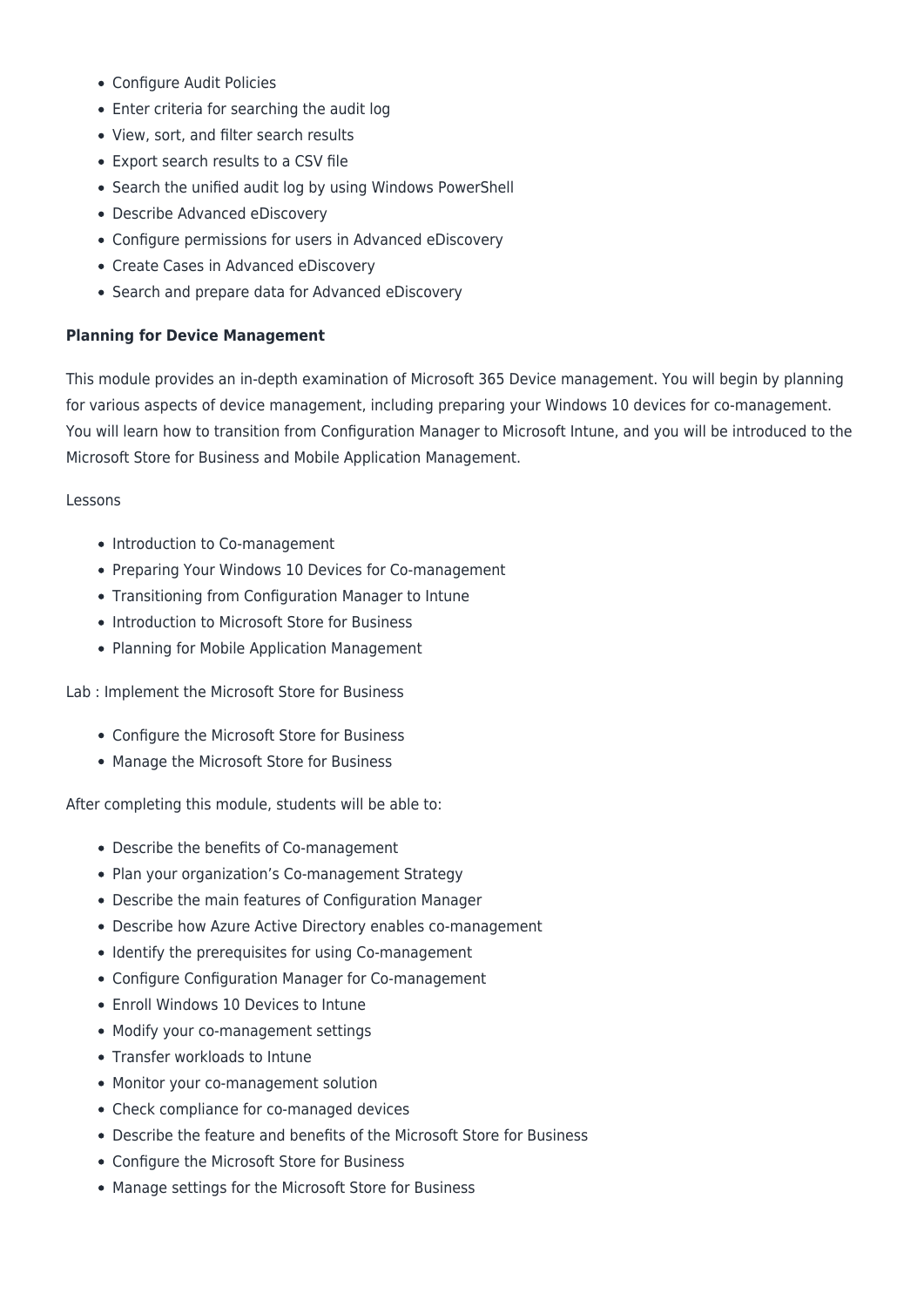#### **Planning Your Windows 10 Deployment Strategy**

This module focuses on planning your Windows 10 deployment strategy, including how to implement Windows Autopilot and Windows Analytics, and planning your Windows 10 subscription activation service.,

#### Lessons

- Windows 10 Deployment Scenarios
- Implementing and Managing Windows Autopilot
- Planning Your Windows 10 Subscription Activation Strategy
- Resolving Windows 10 Upgrade Errors
- Introduction to Windows Analytics

After completing this module, students will be able to:

- Plan for Windows as a Service
- Plan a Modern Deployment
- Plan a Dynamic Deployment
- Plan a Traditional Deployment
- Describe Windows Autopilot requirements
- Configure Autopilot
- Create and Assign an Autopilot profile
- Deploy and validate Autopilot
- Describe Autopilot Self-deployments, White Glove deployments, and User-drive deployments
- Deploy BitLocker Encryption for Autopiloted Devices
- Understand Windows 10 Enterprise E3 in CSP
- Configure VDA for Subscription Activation
- Deploy Windows 10 Enterprise licenses
- Describe common fixes for Windows 10 upgrade errors
- Use SetupDiag
- Troubleshooting upgrade errors
- Describe Windows error reporting
- Understand the upgrade error codes and resolution procedure
- Describe Windows Analytics
- Describe Device Health
- Describe Update Compliance
- Determine Upgrade Readiness

#### **Implementing Mobile Device Management**

This module focuses on Mobile Device Management (MDM). You will learn how to deploy it, how to enroll devices to MDM, and how to manage device compliance.

Lessons

- Planning Mobile Device Management
- Deploying Mobile Device Management